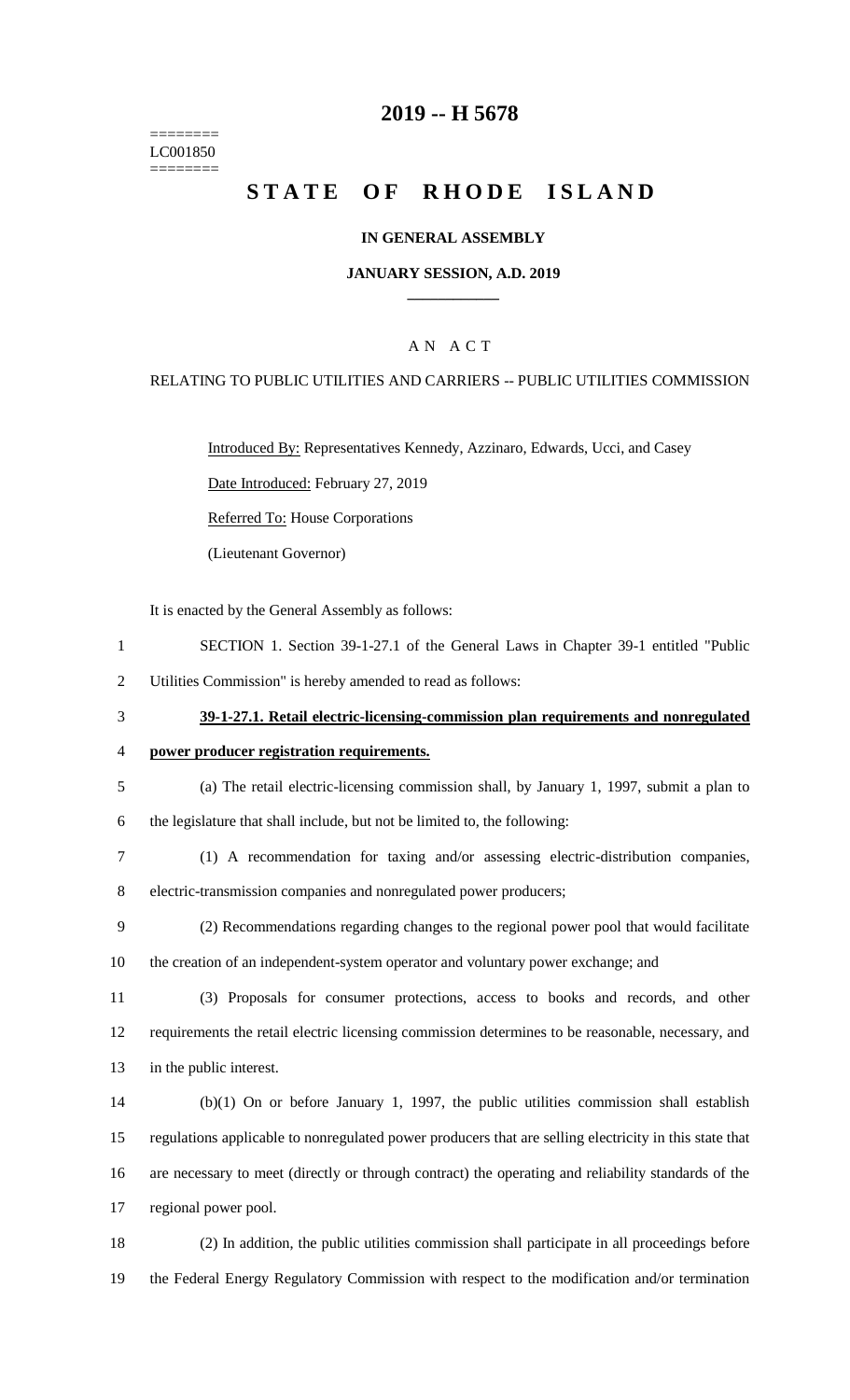of wholesale all requirements contracts in place as of January 1, 1996, between electric- distribution companies operating in this state and their affiliated power suppliers. The purpose of such participation is to ensure that termination fees payable by ultimate customers in this state are determined in accordance with the provisions of § 39-1-27.4. To facilitate such participation, the public utilities commission is authorized to assess electric-distribution companies under its jurisdiction for its reasonable expenses incurred in connection with its participation in those proceedings, up to a maximum of one hundred thousand dollars (\$100,000) per year, which assessments shall be in addition to all other assessments authorized by this title.

 (3) On January 1, 1998, and annually for the next four (4) years thereafter, the public utilities commission shall transmit to the governor, the speaker of the house, and the president of the senate, a report detailing: developments in the competitive power supply market in this state; estimated savings realized by customers as a result of the introduction of retail competition in the power supply market; progress towards implementation of a regional transmission agreement for New England and other reforms implemented by the regional power pool; and the status of electric industry restructuring activities in the other New England states and any recommendations for statutory changes.

17 (c) All nonregulated power producers seeking to do business engage in the retail sale of 18 electricity in this state must file with the division of public utilities and carriers a notarized registration application that includes the information identified below and any additional information required by the division of public utilities and carriers pursuant to regulations issued to protect the public interest in connection with the registration of entities seeking to sell electricity at retail:

23 (1) Legal name;

(2) Business address;

 (3) The name of the state where organized; the date of organization; a copy of the articles of incorporation, association, partnership agreement, or other similar document regarding legal organization;

 (4) Name and business address of all officers and directors, partners, or other similar officials;

- (5) Name, title, and telephone number of customer-service contact person;
- (6) Name, title, and telephone number of regulatory contact person;
- (7) Name, title, and address of registered agent for service of process;
- (8) Brief description of the nature of business being conducted; and
- (9) Evidence of financial soundness, except those nonregulated power producers that may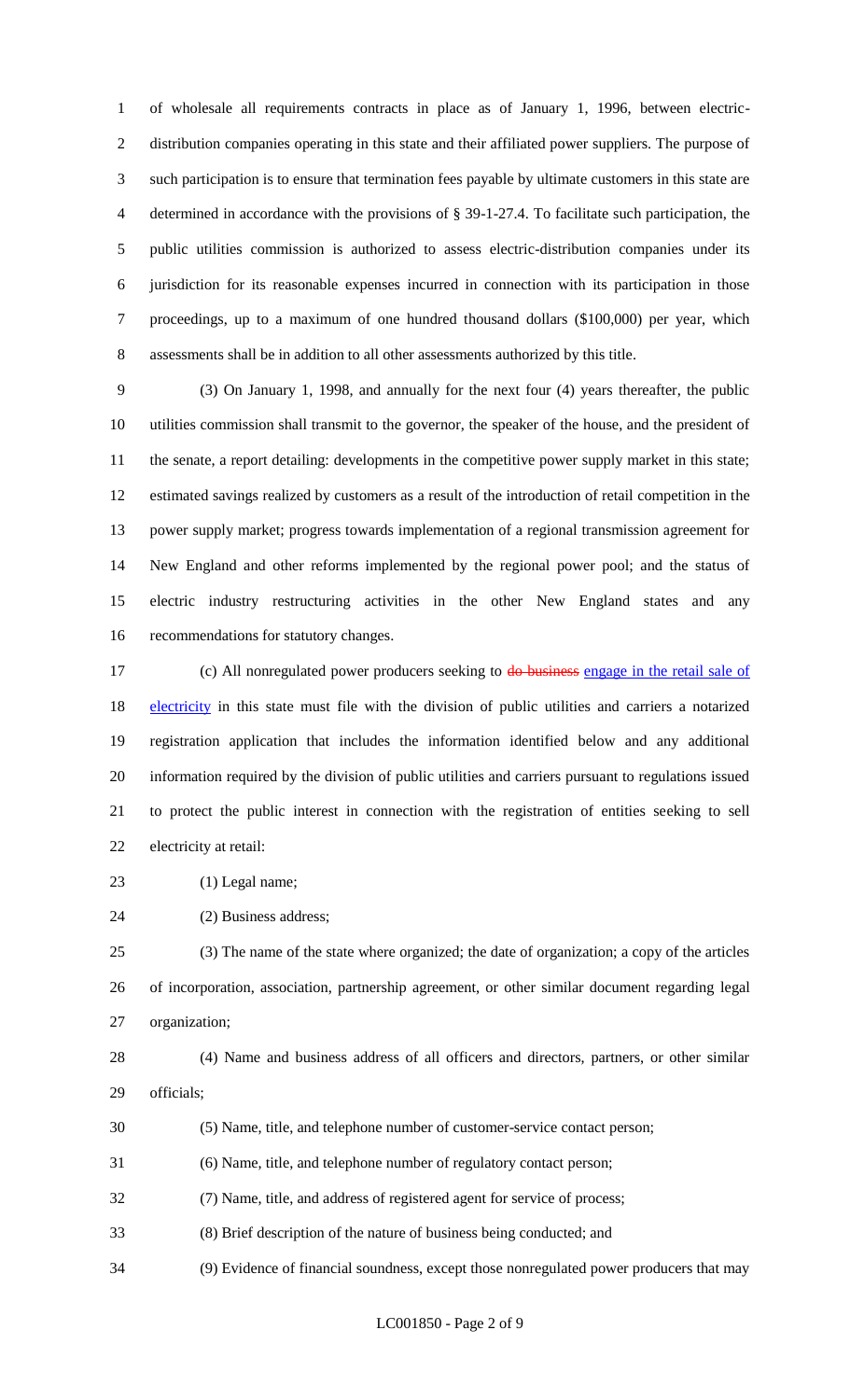be obligated entities under § 39-26-2(16) shall provide security such as a surety bond or other financial instrument showing evidence of liquid funds, such as a certificate of deposit, an irrevocable letter of credit, a line of credit, a loan, or guarantees in an amount specified by the division, pursuant to rules and regulations promulgated by the division on or before February 1, 5 2017, provided that the amount be not less than twenty-five thousand dollars (\$25,000), nor more than five hundred thousand dollars (\$500,000). The financial instrument shall name the public utilities commission and division of public utilities and carriers as obligees. Financial security shall be reviewed each year at the time a nonregulated power producer makes its annual filing. The financial security shall be available to satisfy penalties assessed by the division for violations of any consumer-protection rules or laws related to nonregulated power producers; refunds ordered by the division; or failure to comply with the provisions of chapter 26 of title 39, as determined by the public utilities commission. Payments made pursuant to this subsection for violation of the provisions of § 39-26-4 shall be forfeited, and shall be remitted to the renewable energy development fund established in § 39-26-7, or any successor funds, and all other forfeitures will be remitted to the state's general fund.

 (d) Copies of all filings pursuant to subsection (c) shall be served upon the commission and all electric-distribution companies. Updated information shall be filed within ten (10) days of any change to the information included in a registration application, as filed or previously updated. Registration applications filed pursuant to subsection (c) shall become effective thirty (30) days after filing with the division, unless rejected during the thirty-day (30) period. If the division should reject a registration application, it shall specify the applicable reasons in writing and, if practicable, identify alternative ways to overcome any deficiencies. After an opportunity of a hearing, the division may rescind a nonregulated power producer's registration for cause. Nonregulated power producers shall be authorized to do business in this state after their registration becomes effective and while it remains in good standing.

 (e) A filing fee of one hundred dollars (\$100) shall accompany all registration applications filed pursuant to subsection (c). Nonregulated power producers shall thereafter renew their registrations with the division on an annual basis. Applications for renewal shall be filed before the close of business on December 31 of each calendar year. Applications for renewal shall specify any changes in previously filed registration information. A filing fee of one hundred dollars (\$100) shall accompany all applications for renewal of nonregulated power producer status.

 SECTION 2. Section 39-26.7-5 of the General Laws in Chapter 39-26.7 entitled "Nonregulated Power Producer Consumer Bill of Rights" is hereby amended to read as follows: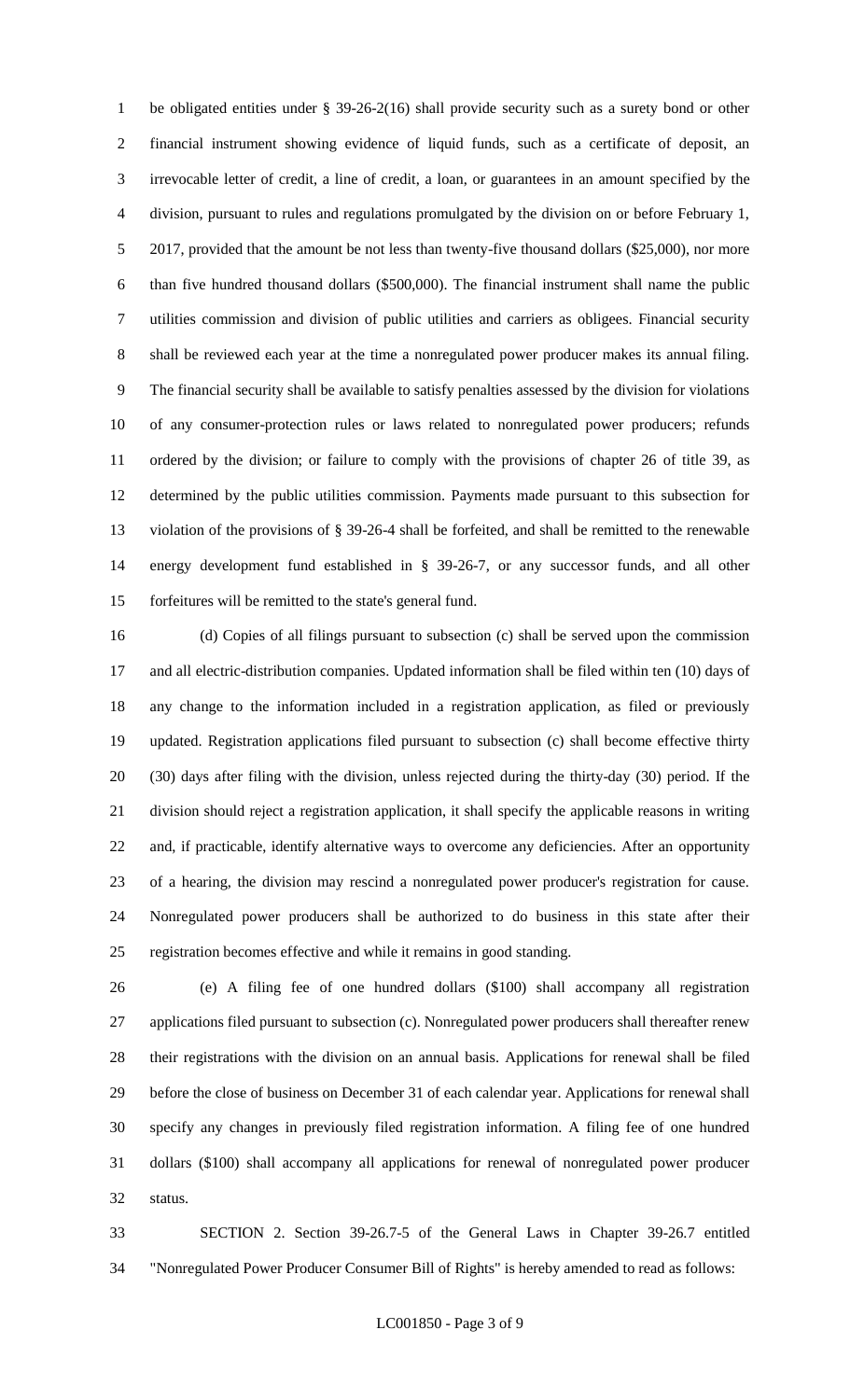### **39-26.7-5. Certain customer rights.**

 (a) An electric-distribution company shall transfer a residential customer to the standard- offer service rate not later than the next billing cycle after receipt of a request from a residential customer eligible for standard-offer service.

 (b) The electric-distribution company shall not be liable for any contract termination fees that may be assessed by the nonregulated power producer.

 (c) An electric-distribution company shall transfer a residential customer to the electric- generation-service rate of a nonregulated power producer not later than the next billing cycle after the electric-distribution company receives from the nonregulated power producer a successful enrollment of such residential customer, unless the notification is not received by the electric- distribution company in accordance with its commission-approved terms and conditions on file with the division and commission.

 (d) Notwithstanding any other provision of the general laws, nothing shall prohibit a residential customer who moves from one dwelling to another dwelling within the state from immediately receiving electric-generation service from a nonregulated power producer, provided such customer was receiving such service from a nonregulated power producer immediately prior 17 to such move.

 (e) The electric-distribution company shall include in its terms and conditions, subject to review and approval by the commission, conditions for release of customer information to a nonregulated power producer.

 (f) Customers shall be entitled to any available, individual information about their loads or usage at no cost.

 (g) On or before January 1, 2017, the division shall initiate a rulemaking proceeding to develop a standard summary form of the material terms and conditions of the contract for electric-generation services signed by a residential customer. Such form shall include, but not be limited to, the following:

(1) A description of the rate the customer will be paying;

(2) Whether such rate is a fixed or variable rate;

(3) The term and expiration date of such rate;

(4) Whether the contract will automatically renew;

(5) A notice describing the customer's right to cancel the service, including the right to

 schedule the cancellation of service on a date certain at any time during the contract period, as provided in this section;

(6) Information on air emissions and resource mix of generation facilities operated by and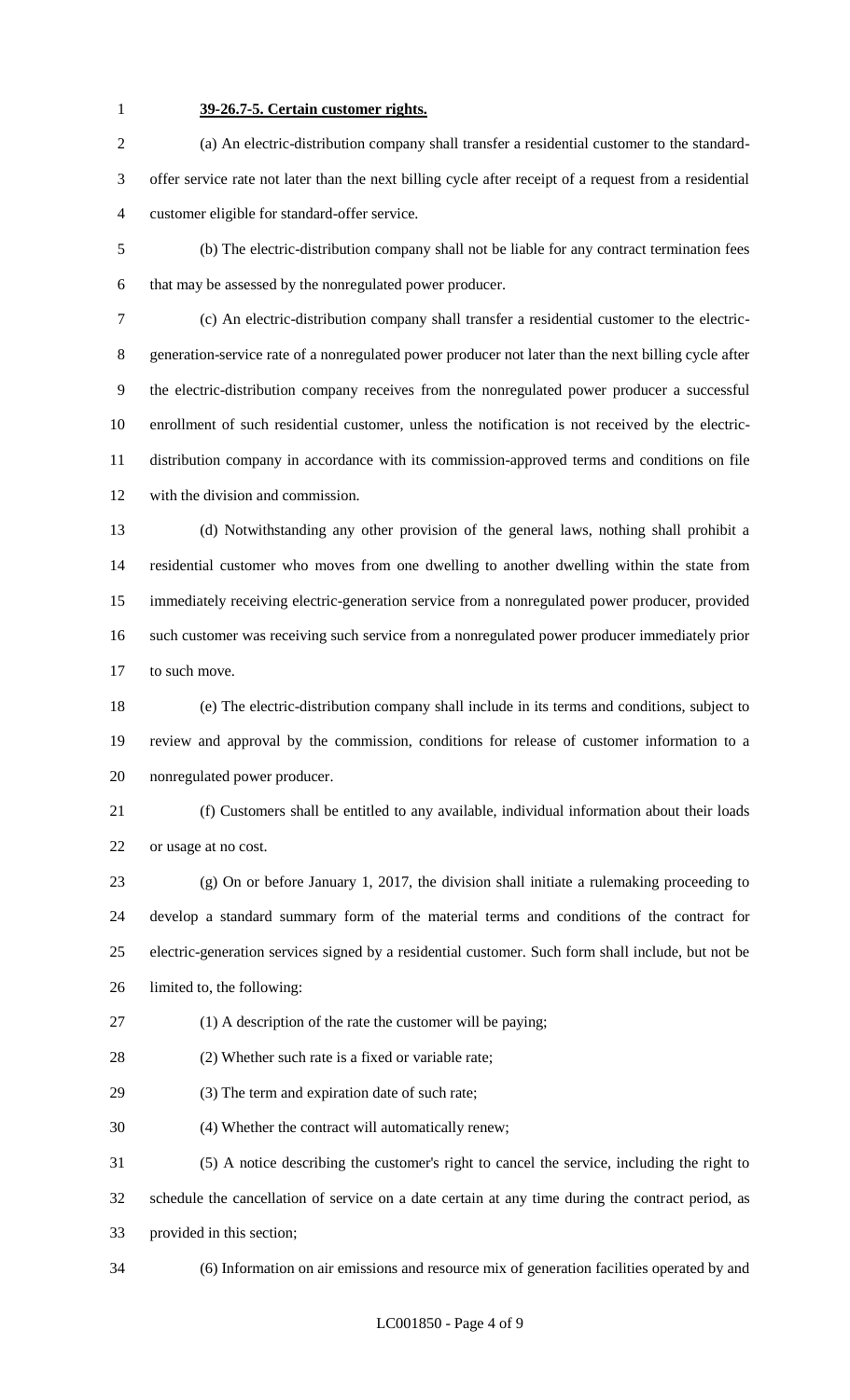under long-term contract to the nonregulated power producer;

(7) The trade name of the nonregulated power producer;

 (8) The toll-free telephone number for customer service of the nonregulated power producer;

(9) The internet website of the nonregulated power producer;

(10) The toll-free telephone number for customer complaints of the division; and

 (11) Any other information required by the division. Upon the division's filing of regulations pursuant to this section, the commission shall initiate a rulemaking proceeding to repeal any rules that overlap with the regulations filed by the division.

 (h) On and after January 1, 2017, each nonregulated power producer shall, prior to initiation of electric-generation services, provide the potential residential customer with a completed summary form developed pursuant to this section. Each nonregulated power producer shall, prior to the initiation of electric-generation services, provide the potential commercial or industrial customer with a written notice describing the rates; information that complies with § 39-26-9 and the commission's rules governing energy source disclosure, which may be amended from time to time; terms and conditions of the service; and a notice describing the customer's right to cancel the service; as provided in this section.

 (i) No nonregulated power producer shall provide electric-generation services unless the customer has signed a service contract or consents to such services by one of the following:

20 (1) An independent, third-party telephone verification;

 (2) Receipt of a written confirmation, received in the United States mail from the customer, after the customer has received an information package confirming any telephone agreement;

(3) The customer signs a contract that conforms with the provisions of this section; or

 (4) The customer's consent is obtained through electronic means, including, but not limited to, a computer transaction.

 (j) Each nonregulated power producer shall provide each customer with a written contract, which contract may be provided in an electronic format, that conforms with the provisions of this section and maintain records of such signed service contract or consent to service for a period of not less than two (2) years from the date of expiration of such contract, which records shall be provided to the division or the customer upon request.

(k) Each contract for electric-generation services shall contain:

(1) All material terms of the agreement;

(2) A clear and conspicuous statement explaining the rates that such customer will be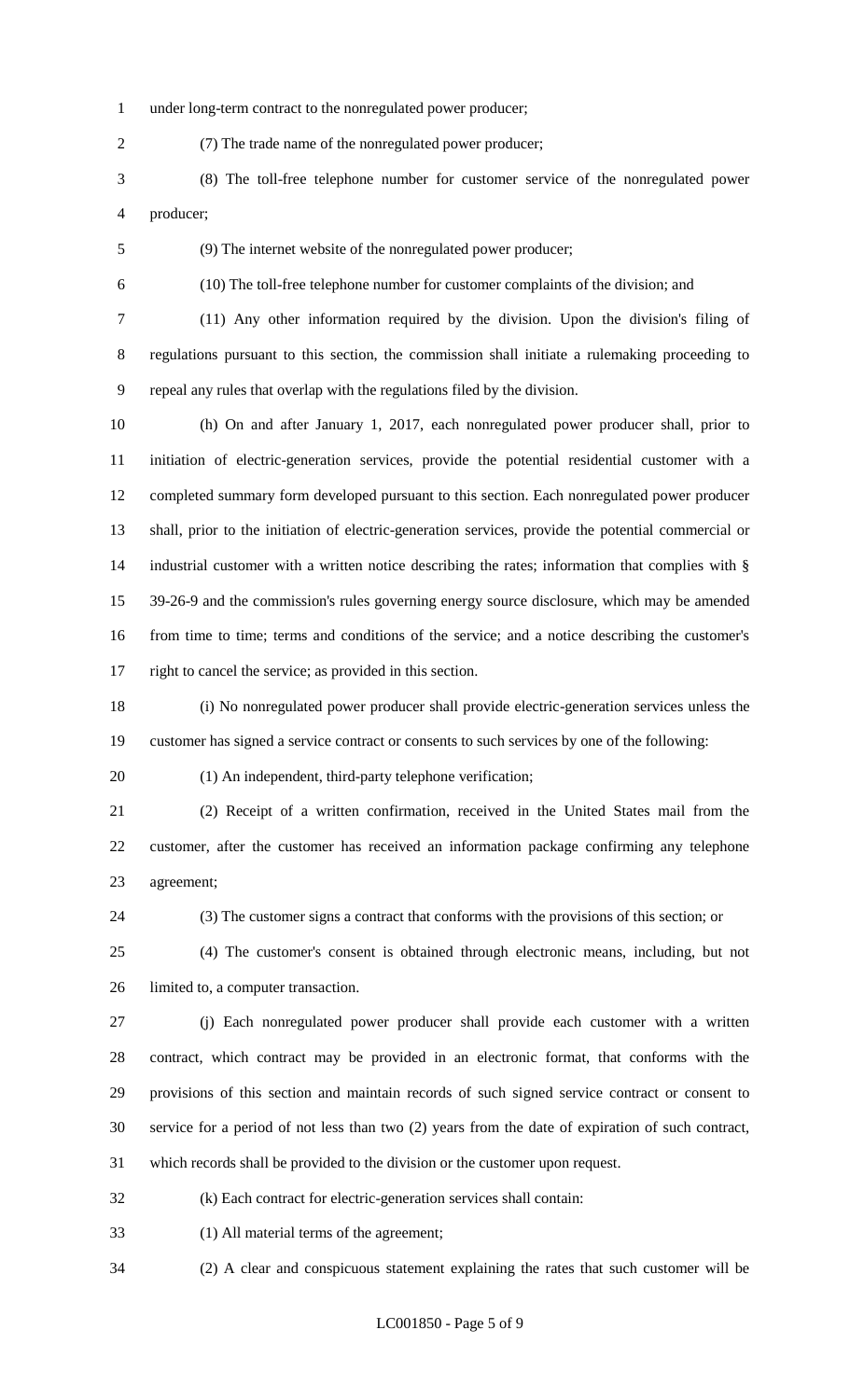1 paying, including the circumstances under which the rates may change;

2 (3) A statement that provides specific directions to the customer as to how to compare the 3 price terms in the contract to the customer's existing electric-generation-service charge on the 4 electric bill and how long those rates are guaranteed;

 (4) Such contract shall also include a clear and conspicuous statement providing the customer's right to cancel such contract not later than three (3) days after signature or receipt in accordance with the provisions of this subsection, describing under what circumstances, if any, the supplier may terminate the contract and describing any penalty for early termination of such contract;

10 (5) The method methods by which a customer may cancel service through the 11 nonregulated power producer which shall include electronic termination of an existing 12 consumer's service agreement prior to the consumer's next bill read date so long as the request to 13 disenroll has been made at least seven (7) calendar days in advance of the next bill read date. The 14 electronic termination shall be provided in a clear and conspicuous location on the nonregulated 15 power producer's Internet website, including and a method by which a customer without internet 16 access may cancel service; and

17 (6) Any other information required by the division.

18 (l) Between thirty (30) and sixty (60) days, inclusive, prior to the expiration of a  $f$ ixed-19 **price term** contract for a residential customer, a nonregulated power producer shall provide a 20 written notice to such customer of any change to the customer's electric-generation price the 21 contract expiration date. Such residential customer shall select the method of written notice at the 22 time the contract is signed or verified through third-party verification, as described in this section, 23 in a manner approved by the division. Such customer shall have the option to change the method 24 of notification at any time during the contract.

25 (m) No nonregulated power producer shall charge a residential customer month-to-month 26 variable rates for electric-generation services following the expiration of a contract entered into 27 after the effective date of this section [July 12, 2016] without providing written notification to 28 such residential customer forty-five (45) days prior to the commencement of such month-to-29 month variable rates. Such notice shall conform to any rules that may be promulgated by the 30 division. Such customer shall have the option to change the method of notification at any time 31 during the contract. On and after August 1, 2019, no nonregulated power producer shall 32 automatically renew or cause to be automatically renewed a contract with a residential customer; 33 provided however that, a new contract with a residential customer shall be required if the terms 34 for electric generation services change from variable to fixed rates, fixed to variable rates, or to a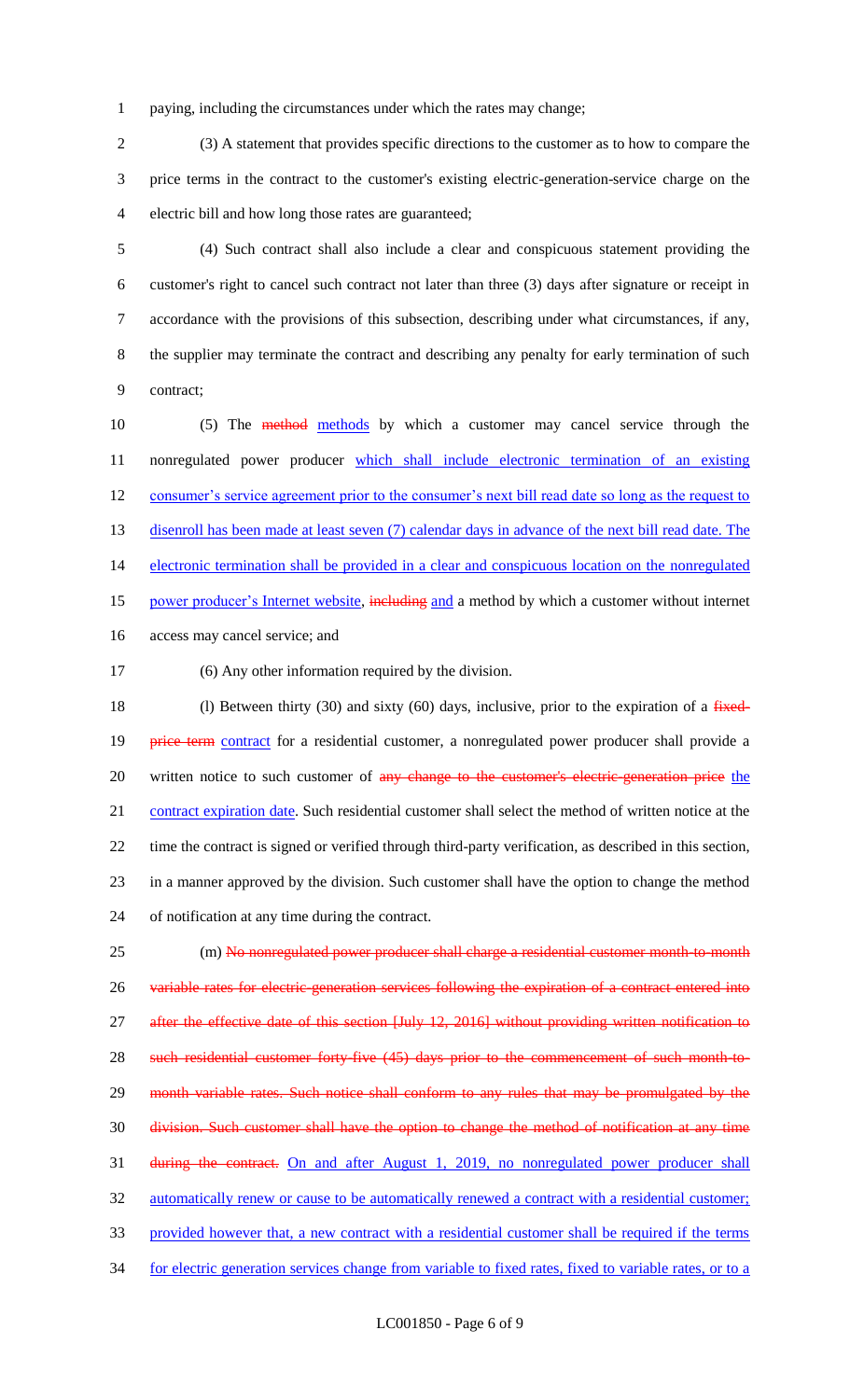#### 1 different fixed rate.

 (n) No nonregulated power producer shall charge an electric-generation-service rate to a residential customer that is twenty-five percent (25%) more than the original contract price, or the last rate notification provided by the nonregulated power producer, without disclosing the rate change described in this section fifteen (15) days before it takes effect. Such disclosure shall be in writing and shall conform to any rules that may be promulgated by the division.

 (o) No third-party agent may sell electric-generation services on behalf of a nonregulated power producer unless the third-party agent is an employee or independent contractor of such nonregulated power producer and the third-party agent has received appropriate training directly from such nonregulated power producer.

 (p) All sales and solicitations of electric-generation services by a nonregulated power producer, aggregator, or agent of a nonregulated power producer or aggregator to a customer conducted and consummated entirely by United States mail; door-to-door sale; telephone or other electronic means; during a scheduled appointment at the premises of a customer; or at a fair, trade or business show, convention, or exposition in addition to complying with the provisions of this section, shall comply with all state and local laws and regulations.

 (q) Any representative of a nonregulated power producer, aggregator, or agent of a nonregulated power producer or aggregator shall prominently display or wear a photo identification badge stating the name of such person's employer or the nonregulated power producer the person represents and shall not wear apparel, carry equipment, or distribute materials that includes the logo or emblem of an electric-distribution company or contains any language suggesting a relationship that does not exist with an electric-distribution company, government agency, or other supplier.

 (r) No nonregulated power producer, aggregator, or agent of a nonregulated power producer or aggregator shall advertise or disclose the price of electricity to mislead a reasonable person into believing that the electric-generation services portion of the bill will be the total bill amount for the delivery of electricity to the customer's location, or make any statement, oral or written, suggesting a prospective customer is required to choose a supplier. When advertising or disclosing the price for electricity, the nonregulated power producer, aggregator, or agent of a nonregulated power producer shall, on and after January 1, 2017, indicate, using at least a ten point (10) font size, in a conspicuous part of any advertisement or disclosure that includes an advertised price, the expiration of such advertised price, and any fixed or recurring charge, including, but not limited to, any minimum monthly charge.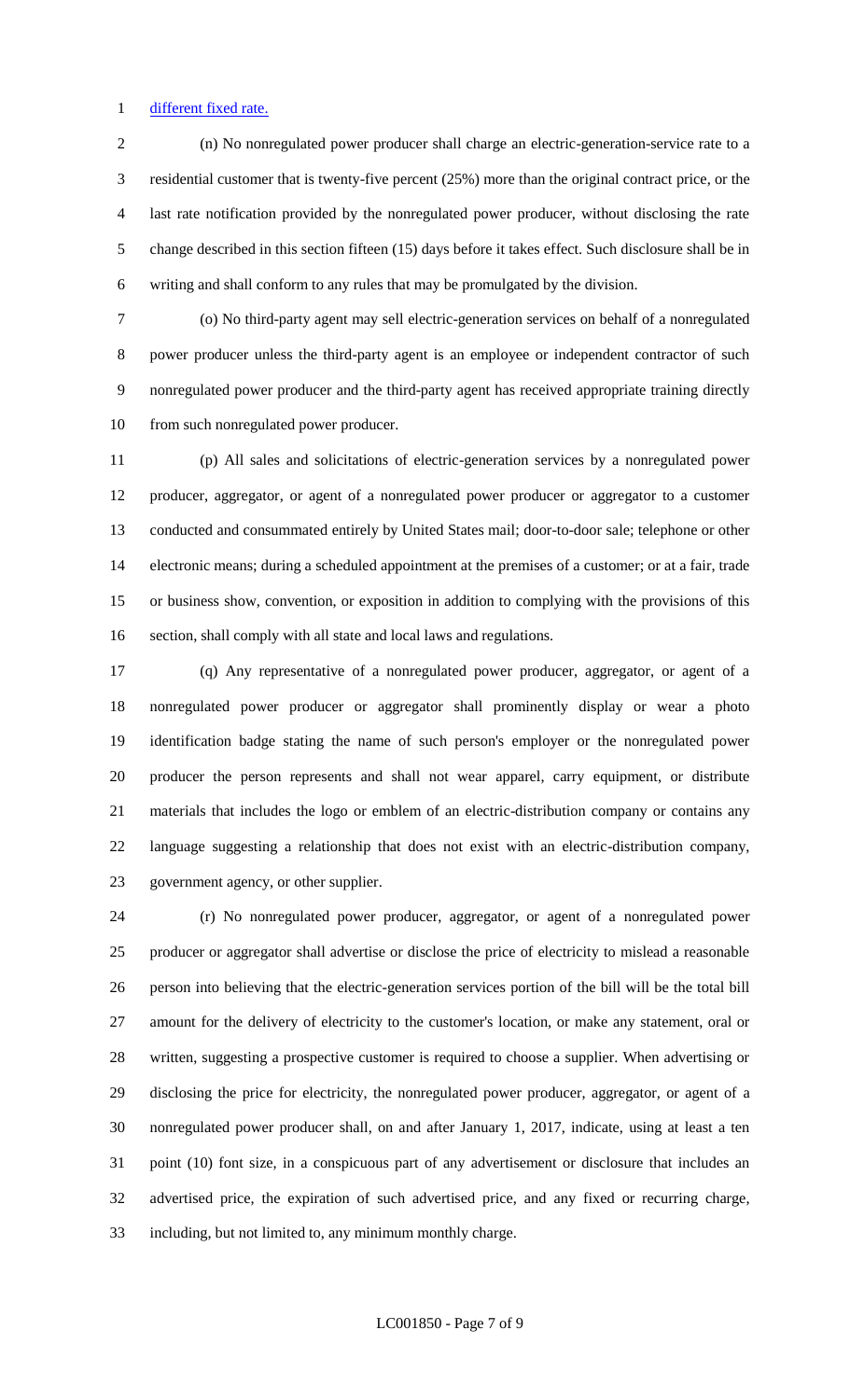1 SECTION 3. This act shall take effect upon passage.

#### $=$ LC001850  $=$